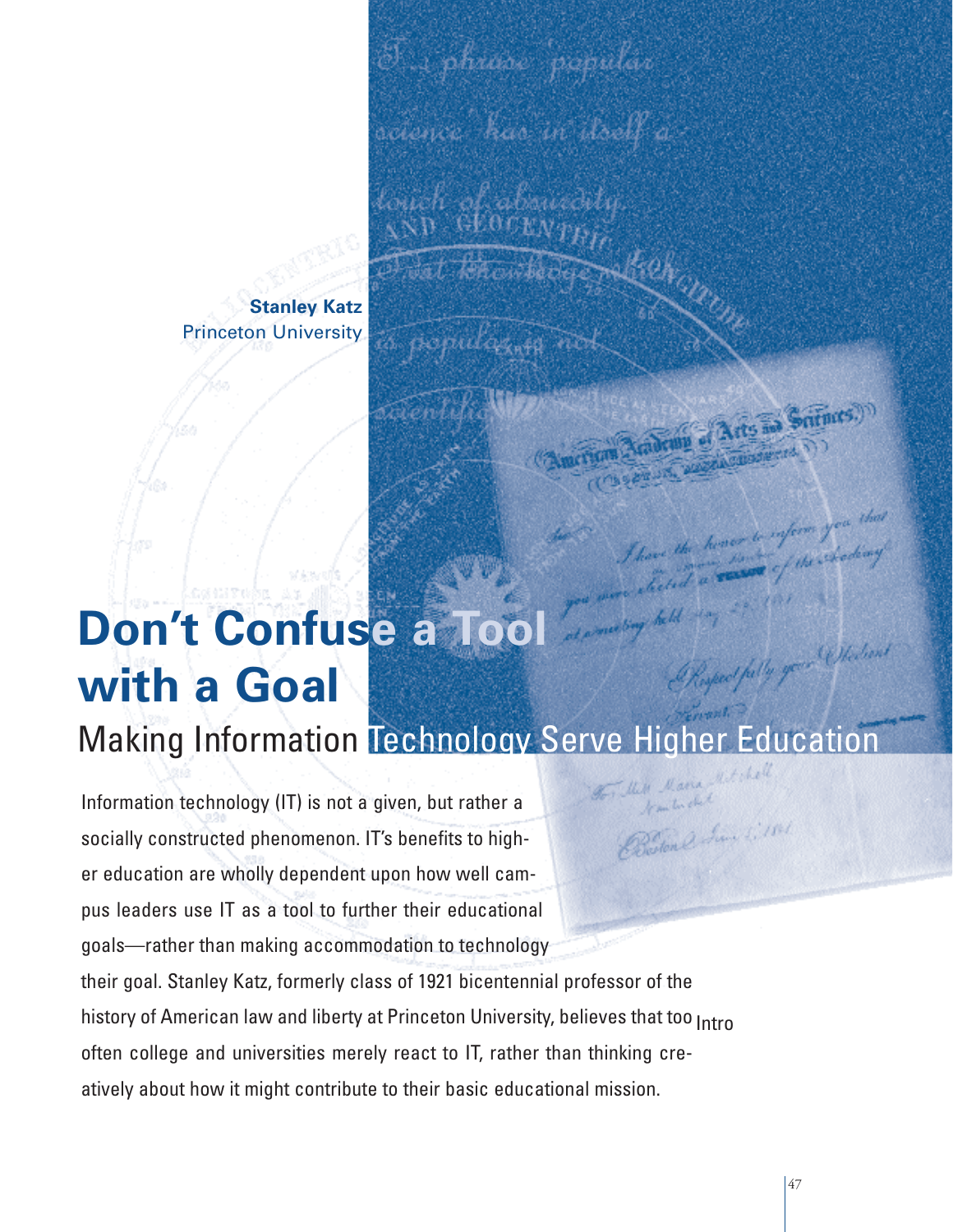## By the turn of the century, **IT** pervaded its **costly and confusing glory.**

#### **The Introduction of Computing into Higher Education**

During the 1950s and 1960s, computers were used on campus primarily for scientific research, with some use of technology for instructional and administrative purposes by the late 1960s. At that point, most universities built centralized computer centers with increasingly powerful and costly machines, mostly for the benefit of the physical sciences. It was not until the early 1980s that the computing environment began to change and university departments were able to buy their own microcomputers. Then in the mid-1980s, on-campus computing transformed radically when the personal computer revolution took hold, and more imaginative and widespread development of instructional technology began. Soon after that, the Internet combined with the digital and telecommunications revolutions, setting off a stunning expansion of computing by university personnel, and increasing the range of computing possibilities. By the turn of the century, IT pervaded the campus, and the IT era had arrived in all its costly and confusing glory.

Computing and IT emerged on campus with little broad discussion of its larger educational implications, and even less about the relationship between the rapidly expanding technological revolution and the fundamental purposes of colleges and universities. During the 1990s, a land-rush mentality prevailed. The excitement was partly driven by the possibilities opened up by the Internet, but also by the hype of computing by both the federal government and the business community, from whose ranks universities draw many of their trustees.

IT's tremendous impact on campuses has been greatly influenced by how computing was introduced to higher education. Throughout the course of the development of computing on campus, educational goals generally have been secondary to organizational and financial concerns. The emergence of the chief information officer (CIO) job illustrates the conflict. Strong executive power has been placed in the hands of administrators who are likely to know little about either research or teaching, yet their potential impact on research and instructional computing is enormous. Thus, the command and control structure for computing and digital information has had unanticipated and possibly adverse consequences for the educational goals of the university.

#### **Campus Policies and Practices**

A number of campus policies and practices raise concern for the potentially adverse—or at least sub-optimal effect of IT on educational goals. The examples cited below are by no means an exhaustive list, but they do serve to emphasize the importance of not confusing tools with goals.

1. *Libraries*. One major educational activity deeply affected by IT is the library. Almost every step in the library process, from acquisitions to the delivery of books and journals, is now automated. Online databases have made the library as a place, a physical facility, potentially less important than ever. Yet, on many campuses far too little thought has been given to how IT is being permitted to change libraries. Do we know what we want the virtual library to be and to do? The library of the future needs to be broadly reconceptualized as we think our way into the university of the IT era.

2. *Intellectual Property.* Intellectual property rights are of great concern to libraries in the emerging E-copyright regime. The hottest intellectual property issue, though, stems from the development of educational software. Simply put, the problem is that universities now want to control potentially profitable electronic publications of faculty under their patent law policies—which would render such publications the property of the university. This differs from existing copyright law policies, which permit faculty to retain ownership and any profits derived from royalties. Much is at stake in the resolution of this issue, yet it seems that little enlightened contemplation has been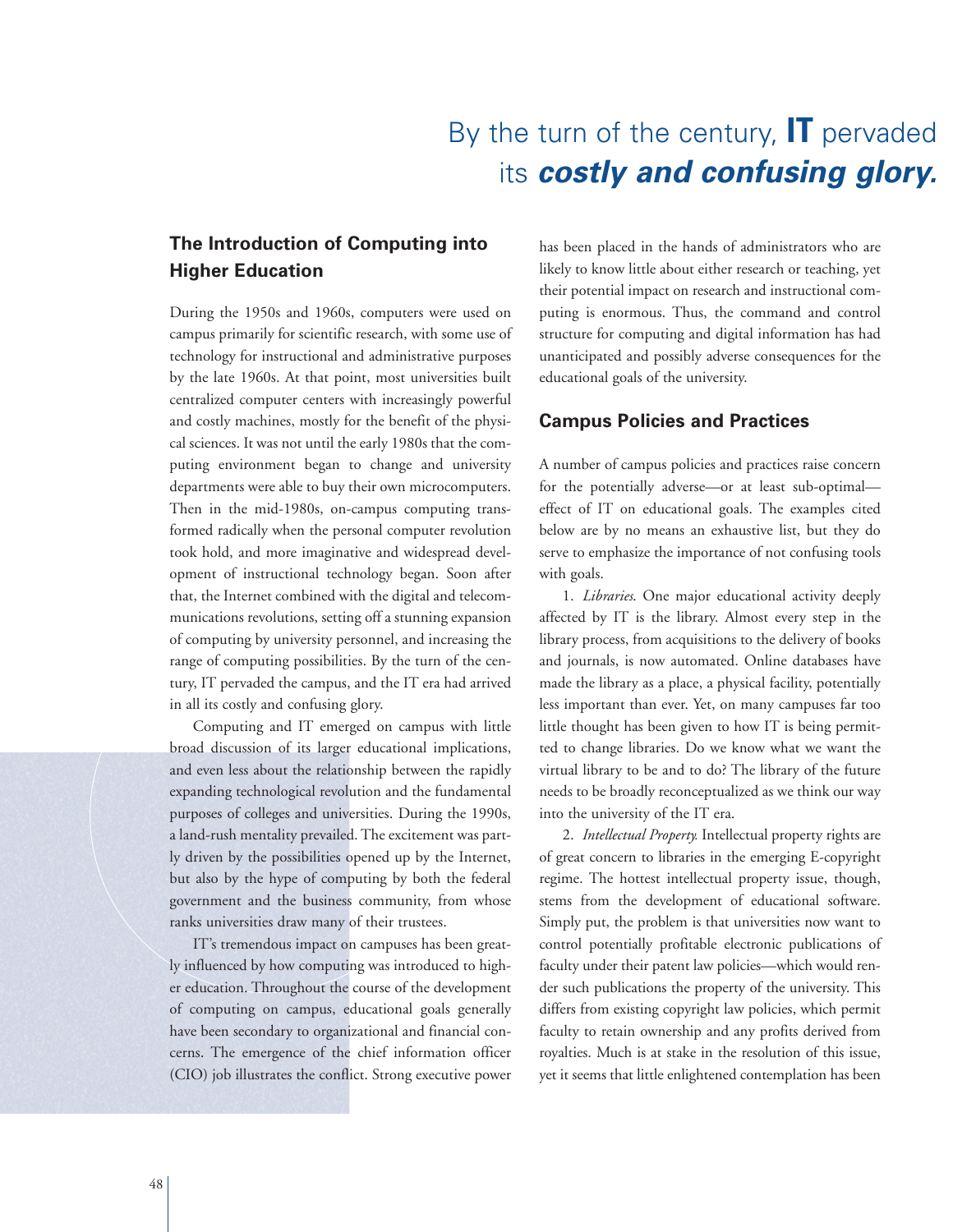### the campus, and the IT era had arrived in all

devoted to the ramifications of this question for the educational mission of the institution.

3. *Distance Education.* Suddenly, even elite universities are hungry to get into distance education. Much of this push is supported by business motives, not educational goals. Creative energy is being spent on using technology to fatten the university's bottom line rather than delivering higher quality educational experiences. Are we really thinking imaginatively about the pedagogical opportunities (and difficulties) of virtual education? The power of IT can be directed toward on-campus education as well as off-campus distance learning. We need to think about how it can best be used in conjunction with the physical presence of faculty and facilities.

4. *Commercialization.* The general impulse to become university.com is quite pervasive today, however poorly understood and articulated it may be. Cheerleaders for commercialization warn that if universities do not act now, the moment of opportunity will be lost. I believe they are dangerously wrong. The primary issue is whether the nonprofit university is subverting its mission in its quest for IT-related income. Commercial efforts provide more evidence that the tool represented by IT has become confused with the goal of enhancing teaching and learning.

#### **Proposed Solutions**

Clearly, examples abound of IT driving higher education rather than the other way around. But what is to be done? I do not pretend to have a program designed to cure all the ills we face, but I would like to propose a few approaches for the near term.

1. *Institutions must review their governing rules and formal educational policies.* Higher education must specify and clarify the rights and responsibilities of faculty, students, staff, and administration in the new IT environment. Colleges and universities have already begun to

Aradeun of Arts and ciences.) Thave the honor to inform you that you were elected my 29: 1/4/ Respect fully your Steelient

take action in the area of intellectual property, but many others remain to be addressed. Among these are allocation of faculty time to dot.com activities; the copying of online research and teaching materials; limits on the use of the Internet and intranets by faculty, staff, and students; and electronic privacy. All parties need to better understand how to relate to one another in this environment.

2. *The campus IT authority and command structure needs to be reorganized.* CIOs must have the experience and background to be part of the academic culture, so that technology needs and opportunities are evaluated more in an intellectual and educational context than driven by administrative imperatives. Perhaps a combination of the CIO and librarian positions may be a good solution.

3. *Greater resources must be devoted to bringing the teaching and research functions of the university fully and quickly into the IT era.* The possibilities of IT instruction go far beyond delivering off-campus distance learning. Too many campuses, though, are leaving it to students and faculty to educate themselves on how to best use the technology. Colleges and universities need to investigate